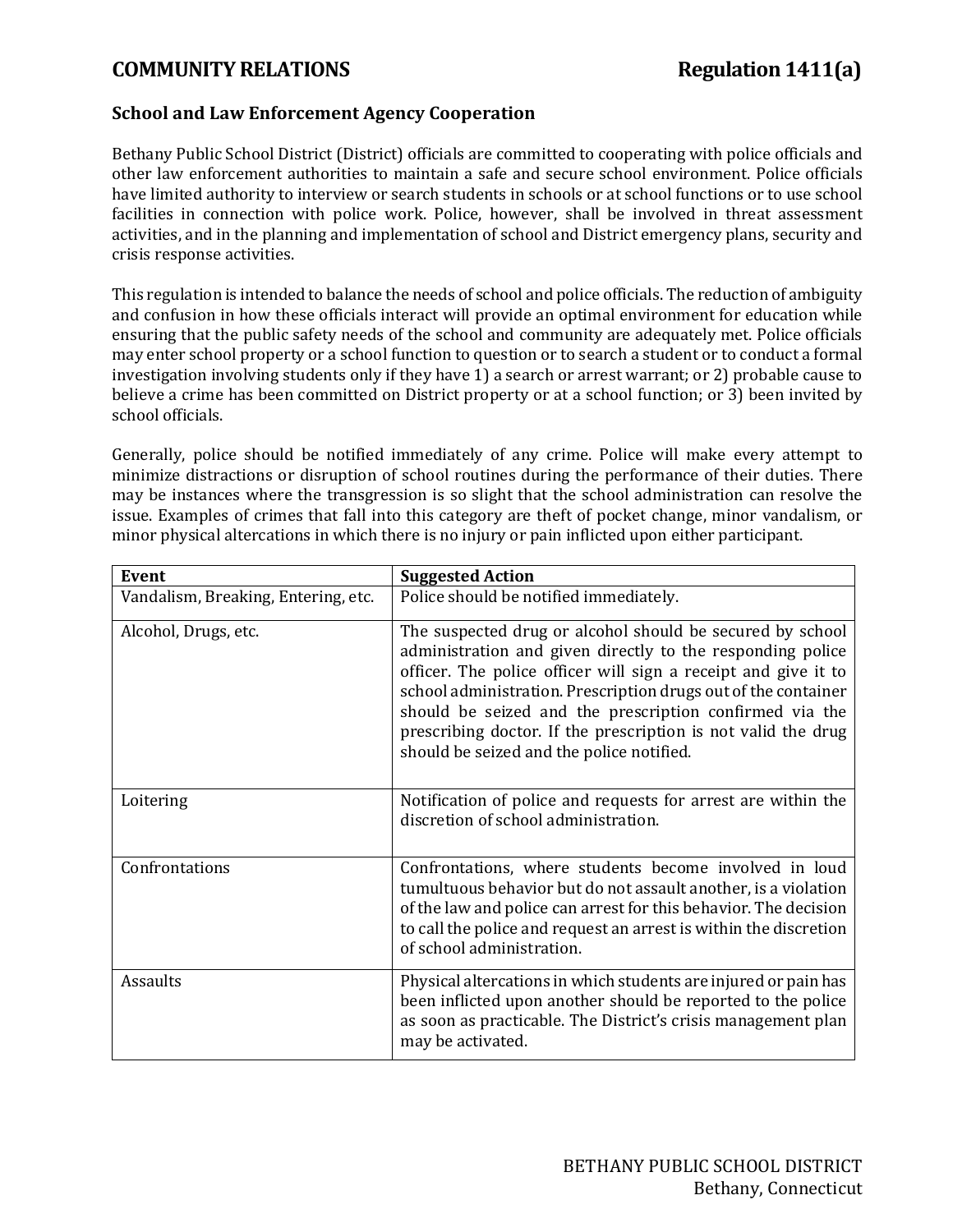| Weapons                            | Confiscated weapons that are illegal in themselves should be<br>turned over to the police department immediately by the<br>District employee who seized same. This category of weapons<br>includes knives with over a four (4) inch blade, dirk knives,<br>switchblade knives, martial arts weapons, and guns.<br>Ammunition should also be immediately turned over to the<br>police. Any evidence or information relative to firearms in the<br>school should be immediately relayed to the police. Weapons<br>that are not illegal in themselves are a violation of school<br>policy. Police notification in these instances is within the<br>discretion of school administration. |
|------------------------------------|--------------------------------------------------------------------------------------------------------------------------------------------------------------------------------------------------------------------------------------------------------------------------------------------------------------------------------------------------------------------------------------------------------------------------------------------------------------------------------------------------------------------------------------------------------------------------------------------------------------------------------------------------------------------------------------|
| <b>Bomb Scare, Suspect Devices</b> | Follow Crisis Plans. Do not handle suspected devices. Notify<br>Superintendent's office and police. Police will notify the Fire<br>Department. The Superintendent will decide whether or not<br>to evacuate following discussions with the police and fire<br>officials.                                                                                                                                                                                                                                                                                                                                                                                                             |
| Civil Disobedience                 | When known about in advance, school administration and<br>police should plan beforehand. Picketing is legal whereas<br>blocking traffic, etc. is illegal. Police officials may be requested<br>to assist in controlling disturbances at school and if necessary<br>to take a student or other persons into custody.                                                                                                                                                                                                                                                                                                                                                                  |
| Motor Vehicles, Parking Lots       | Police routinely patrol parking lots and may arrest or<br>summon individuals in said lots.                                                                                                                                                                                                                                                                                                                                                                                                                                                                                                                                                                                           |
| Police Interviews                  | Generally will not take place on District grounds. However, if<br>police do indicate that an interview on District grounds is<br>necessary, District authorities shall cooperate.                                                                                                                                                                                                                                                                                                                                                                                                                                                                                                    |
| Police Interviews of Juveniles     | When the interview involves a juvenile, the police will usually<br>arrange to have a parent/guardian present. The exceptions to<br>this rule are a) if a student is being interviewed as a victim<br>and/or b) if there is an overriding immediate public safety<br>concern. If a student under the age of sixteen (16) is being<br>interviewed by the police and the parent/guardian cannot be<br>present, a District employee should be present.                                                                                                                                                                                                                                   |
|                                    | Students who are questioned by police officials on District<br>property or at a school function will be afforded the same<br>rights they have outside the school. This means they 1) must<br>be informed of their legal rights, 2) may remain silent if they<br>so desire, and 3) may request the presence of an attorney.                                                                                                                                                                                                                                                                                                                                                           |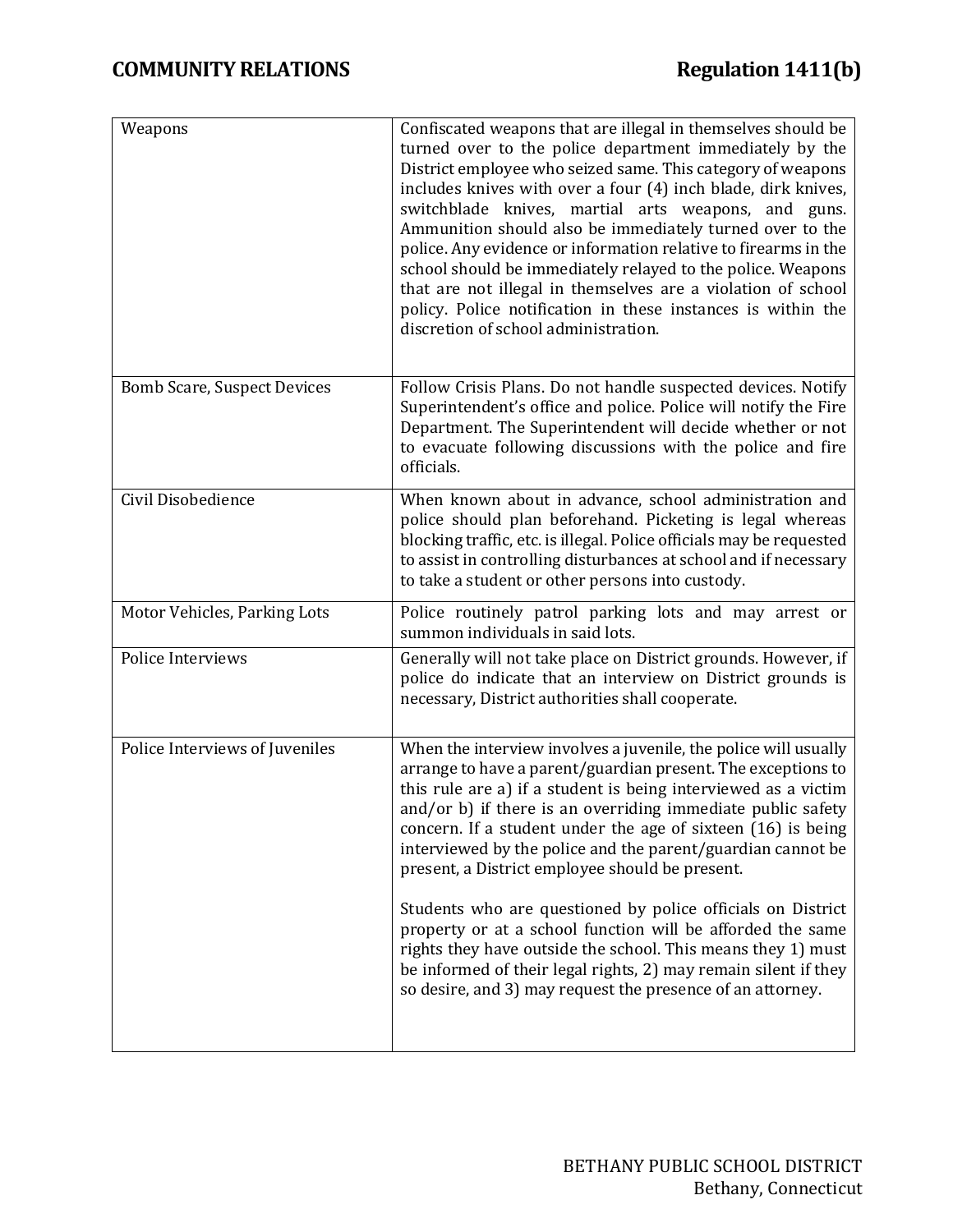| Child Abuse                        | a District employee has reasonable cause to suspect that a<br>child has been abused by a District employee, they must<br>report the abuse to DCF.                                                                                                                                                                                                                                                                                                                                                                                                                                                                                                                                                                                      |
|------------------------------------|----------------------------------------------------------------------------------------------------------------------------------------------------------------------------------------------------------------------------------------------------------------------------------------------------------------------------------------------------------------------------------------------------------------------------------------------------------------------------------------------------------------------------------------------------------------------------------------------------------------------------------------------------------------------------------------------------------------------------------------|
| <b>Extracurricular Activities</b>  | Police assigned on-site will request additional police<br>needed.<br>officials<br>Police<br>assigned<br>as<br>resources<br>to<br>shall<br>the<br>school<br>extracurricular<br>activities<br>report to<br>administration<br>discuss<br>appropriate<br>monitoring<br>to<br>procedures.                                                                                                                                                                                                                                                                                                                                                                                                                                                   |
| <b>Arrest Warrants</b>             | These are times in which the police may decide to pick up a<br>student due to an arrest warrant being issued. Once notified<br>of an outstanding arrest warrant for a student, the student<br>should be escorted from class by a District employee and<br>remain in a secured office until the police arrive. The arrested<br>student will be removed from the school in a way that<br>minimizes embarrassment to the student any disruption of<br>the school routine.<br>When a student is removed from school by law enforcement<br>officers for any reason, school administration will make every<br>reasonable effort to notify the student's parent/guardian. The<br>school administration will document such efforts in writing. |
| <b>Confidential Police Records</b> | Police officials are prohibited by state and federal law from<br>disclosing confidential juvenile arrest information or using<br>the police computer network to obtain information relative to<br>registration numbers, home addresses, etc.                                                                                                                                                                                                                                                                                                                                                                                                                                                                                           |
| Search of Students                 | District employees may search students, book bags, lockers,<br>desks, etc. using the established "reasonable suspicion"<br>standard. In cases where a student is suspected of carrying a<br>dangerous weapon and there is a safety issue inherent in the<br>search process itself, the police should conduct the search<br>after the student is secured in an office.                                                                                                                                                                                                                                                                                                                                                                  |

## **Notification of a Student's Arrest**

Pursuant to the requirements of Connecticut General Statutes Section [10-](http://www.cga.ct.gov/2011/pub/Title10.htm)233h, as amended by Public Act 94-221, Public Act 95-304 and Public Act 97-149, whenever the Superintendent receives oral, followed by written notification from the local police department or state police that a student was arrested for a Class A misdemeanor, a felony, or for selling, carrying, or brandishing a facsimile firearm, the Superintendent shall maintain the written report in a secure location and the information in the report shall be maintained as confidential in accordance with Connecticut General Statutes Sectio[n 46b-](http://www.cga.ct.gov/2011/pub/Title46b.htm)124. The Superintendent may disclose such information, when reported during the school year, only to school administration.